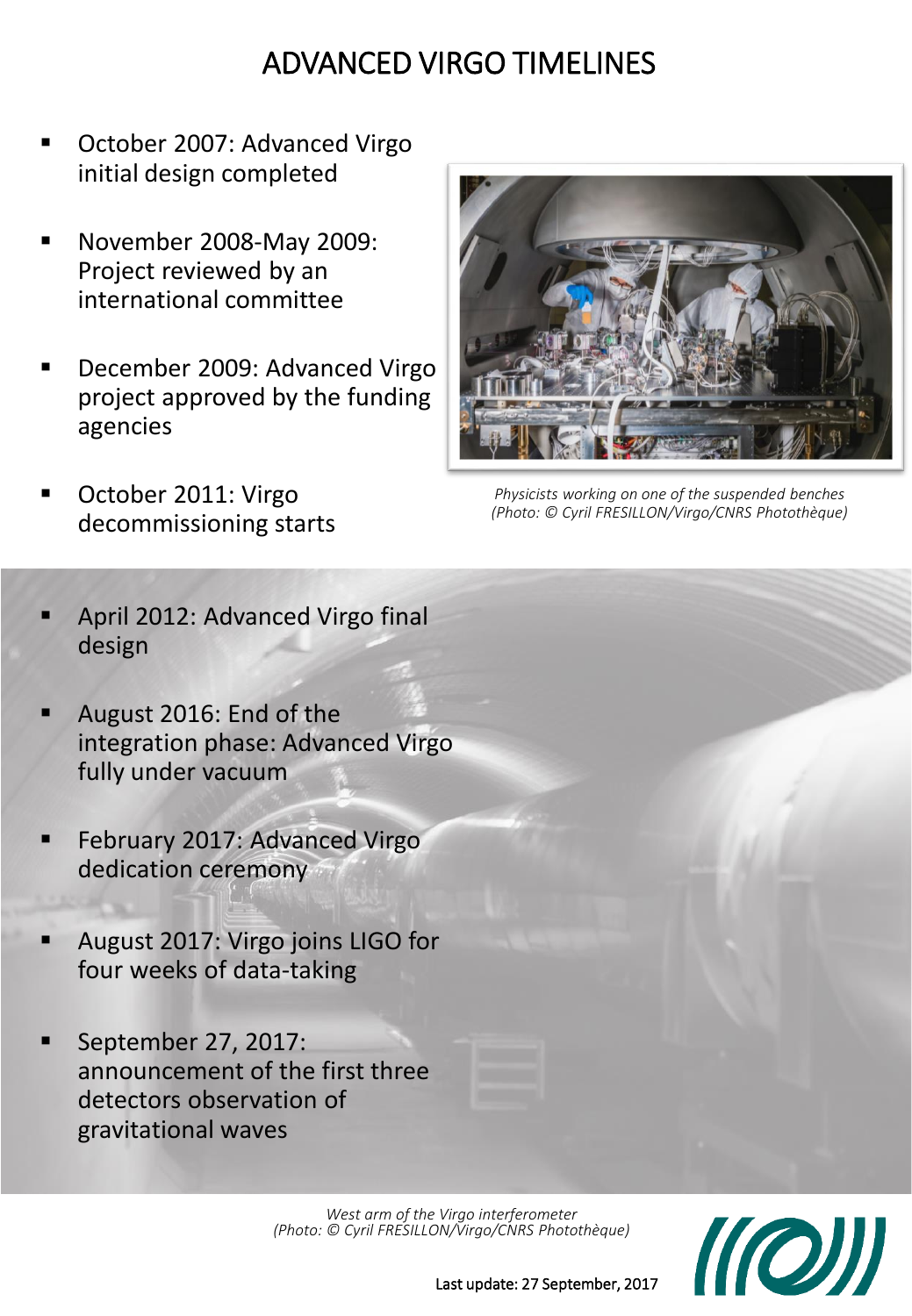## A close-up of Advanced Virgo over the past 12 months

- 2016 August: End of integration: Advanced Virgo fully under vacuum
- November: Full detector available for commissioning
- December: Control of the power-recycled interferometer, Michelson degree of freedom controlled at half fringe
- **2017 February:** Advanced Virgo dedication ceremony, full interferometer controlled for 15 minutes
- March: One hour stable control of the full detector
- April: Control of the final configuration
- **May-July: Control** performance and sensitivity improvements, noise hunting
- **July: Best sensitivity** achieved by the first generation Virgo detector exceeded
- **August: Virgo joins LIGO** for four weeks of datataking
- **Fall 2017: Publication of the first gravitationalwave detection including Virgo data**



*Mirror of Advanced Virgo (Photo:©enrico sacchetti* [www.es-photography.com](http://www.es-photography.com/))



Last update: 27 September, 2017